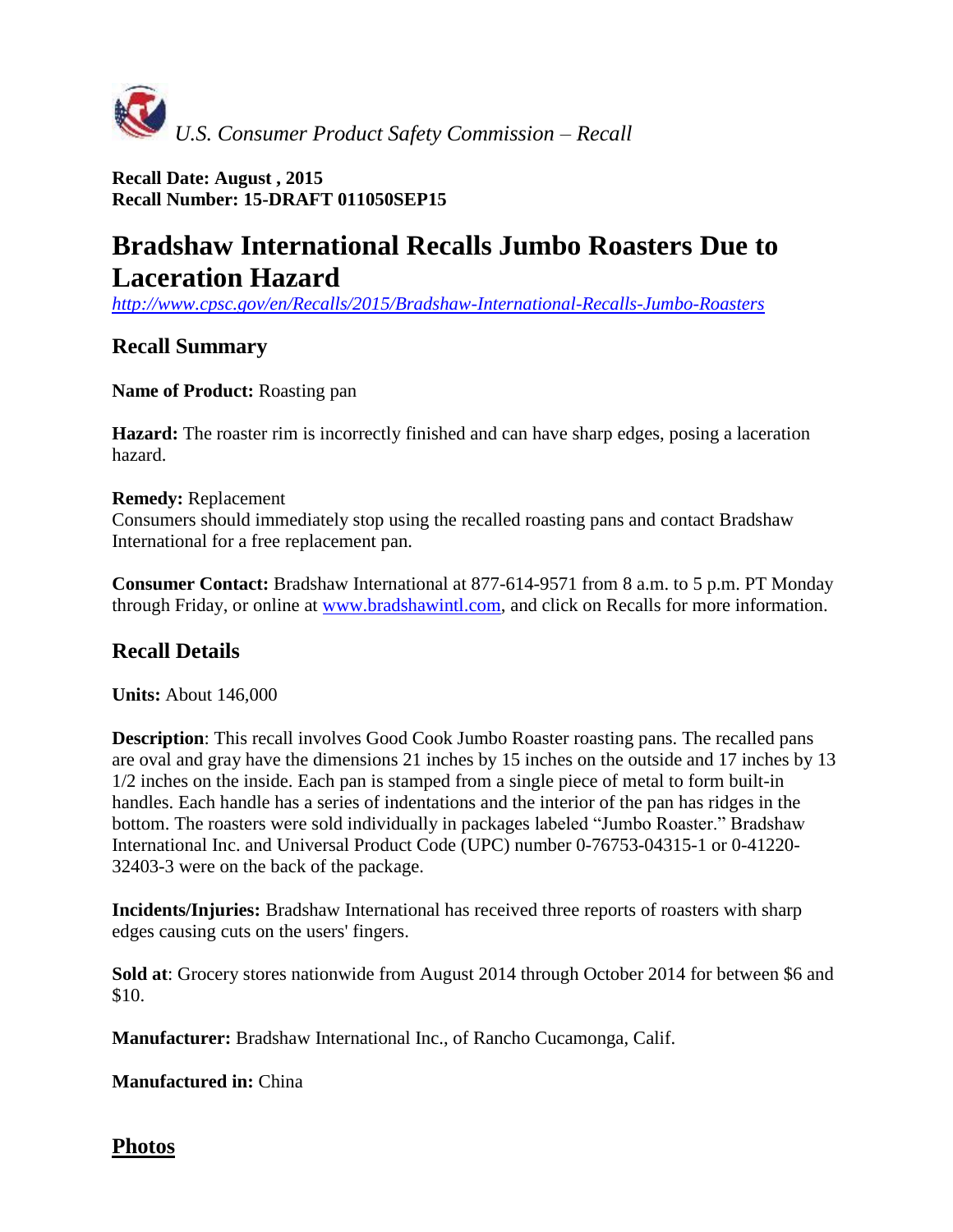

Good Cook Jumbo Roaster roasting pan top



Good Cook Jumbo Roaster roasting pan bottom



Recalled roasting pans have incorrectly finished rims **About U.S. CPSC:**

The U.S. Consumer Product Safety Commission is charged with protecting the public from unreasonable risks of injury or death associated with the use of thousands of types of consumer products under the agency's jurisdiction. Deaths, injuries, and property damage from consumer product incidents cost the nation more than \$1 trillion annually. CPSC is committed to protecting consumers and families from